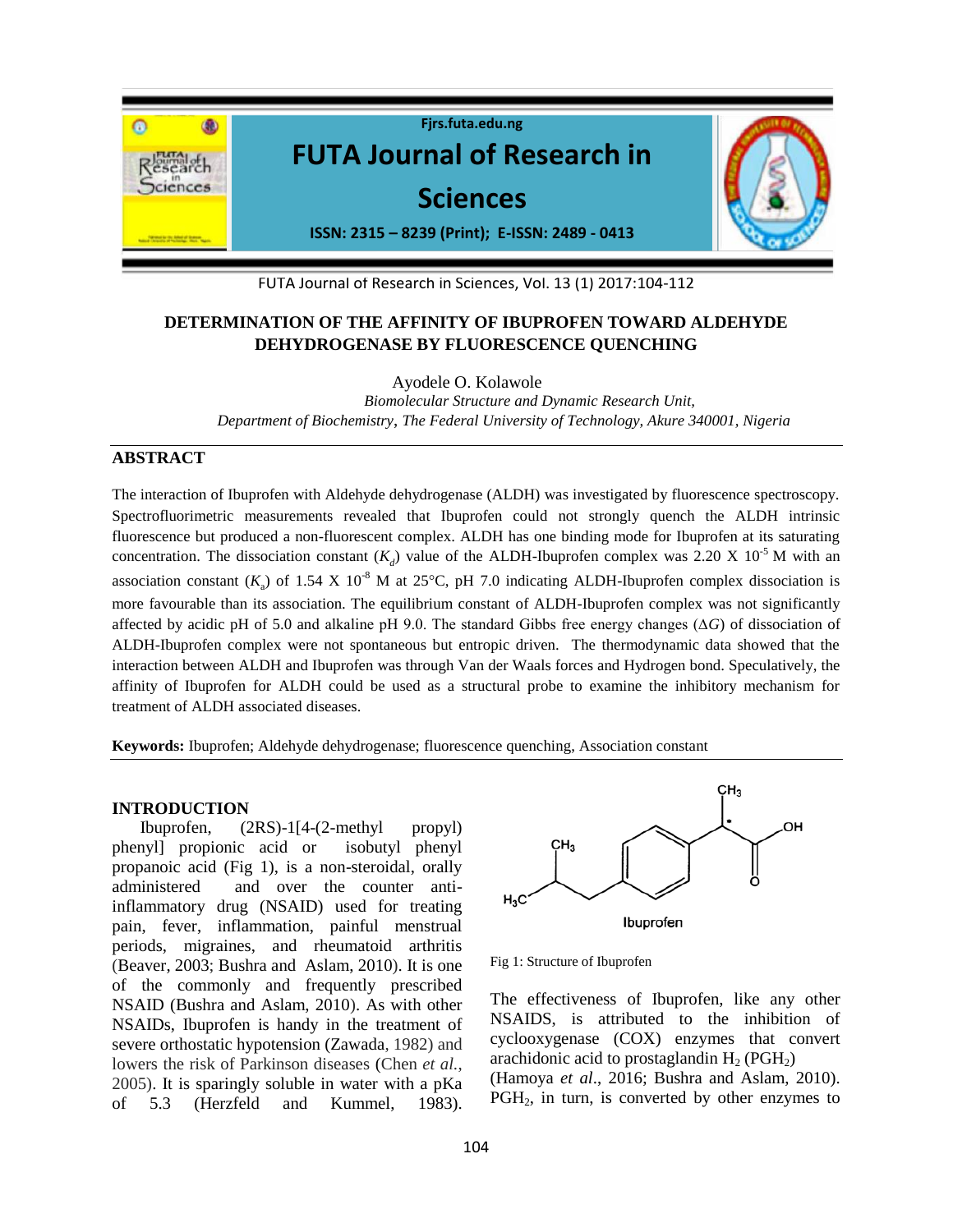several other prostaglandins (which are mediators of pain, inflammation, and fever) and to thromboxane A2 (which stimulates platelet aggregation, leading to the formation of blood clots). Ibuprofen self-medication has good tolerance and safety (Macesková, 2001). The risk of hepatotoxicity and gastrointestinal hemorrhage of Ibuprofen is linked to its concomitant usage with alcoholic drinks (Corelli, 2004). However, alcohol metabolism undergoes a two-step process by Alcohol dehydrogenase and aldehyde dehydrogenase.

 Aldehyde dehydrogenases (ALDH) are involved in the  $NAD(P)^+$ -dependent oxidation of endogenous and exogenous aldehydes to their corresponding carboxylic acids or CoA esters (Vasiliou *et al.*, 2004; Yoval-Sanchez and Rodríguez-Zavala, 2012; Morgan and Hurley, 2015). The corresponding acids are less toxic and easier to eliminate. ALDH superfamily contributes to numerous biological functions as well as to the cellular defense against aldehyde cytotoxicity. Aldehydes are generated from chemically diverse endogenous and exogenous precursors and aldehyde-mediated effects vary from homeostatic and therapeutic to cytotoxic and genotoxic. ALDHs are involved in the synthesis of critical carboxylic acids including retinoic acid, a key regulator of cell growth and development, and the neurotransmitter,  $\gamma$ - aminobutyric acid (Yoshida *et al*., 1992; Kurys *et al*., 1989). Increased ALDH (e.g., ALDH1A1) gene expression and unbalanced catalytic activity have been associated in a variety of disease states, including alcoholic liver disease, Sjögren−Larsson syndrome (SLS), type 2 hyperprolinemia, hyperammonemia, Parkinson's disease, and cancers (Marchitti *et al*., 2008; Rizzo and Carney, 2005; Smith *et al*., 2015).

NSAIDs have been reported to regulate the induction of ALDH (Pappas *et al*., 1995). This obviously points to the connection between Ibuprofen and ALDH. However no adequate attention has been paid to the toxicity effect of Ibuprofen on ALDH by spectroscopy. Here, the interaction of Ibuprofen on ALDH was evaluated by fluorescence spectroscopic method. A fluorescence spectroscopic approach allows nonintrusive measurements of substances at low concentration under physiological conditions. Fluorescence technique is the simplest method to study the interaction of drugs and bio macromolecules because it has the advantage of high sensitivity, rapidity and ease of implementation (Oravcova *et al*., 1996; Royer, 2006; Ni *et al*., 2008a). It is an important method to sense changes in the local microenvironment of fluorescent chromophore and help understand biopolymer's binding mechanisms to drugs and provide clues to the nature of the binding phenomenon. This research provides reference to the study of the toxic interaction between ALDH and Ibuprofen.

# **MATERIALS AND METHODS Materials**

Baker's yeast Aldehyde dehydrogenase (ALDH; molecular weight 200,000 Dalton) was obtained from Millipore EMD Millipore Corporation, Billerica, MA, USA and was used without further purification. MES, HEPES, MOPS and Ethanol were purchased from Sigma Aldrich Chemicals Company (St. Louis, MO, USA). Pure (S)-(+)-Ibuprofen (99%) concentrate was obtained from Vitabiotics Nig. Ltd., Lagos, Nigeria. All other chemicals were commercial products of analytical grade unless specialized. All solutions were prepared with doubled distilled water. All glass Ostwald viscometer (VWR, USA) was used to measure the intrinsic and extrinsic relative viscosity. ALDH protein concentrations were measured by Bradford method (Bradford, 1976). Protein sample, ligand solutions and buffers were filtered through a Millipore membrane filter (0.45 micron syringe filters) immediately before use.

# **Methods**

Fluorescence spectra were recorded with a Hitachi F-4500 Fluorescence Spectrophotometer (Hitachi Ltd., Tokyo, Japan) equipped with a refrigerated circulating water bath (Pharmacia Biotech). Read out was transmitted at 10Hz sampling rate to a Dell PC (Window XP). The equipment was furnished with a 150 W Xenon lamp and a 1 cm quartz cell. The spectra were recorded in the wavelength range of 300–500 nm upon excitation at 280 nm when ALDH samples were titrated with the ligand (Ibuprofen). Both excitation and emission bandwidths were set on 5 nm with a scan speed at 900nm/min with a high sensitivity and a response time of 1 sec. Titrations were performed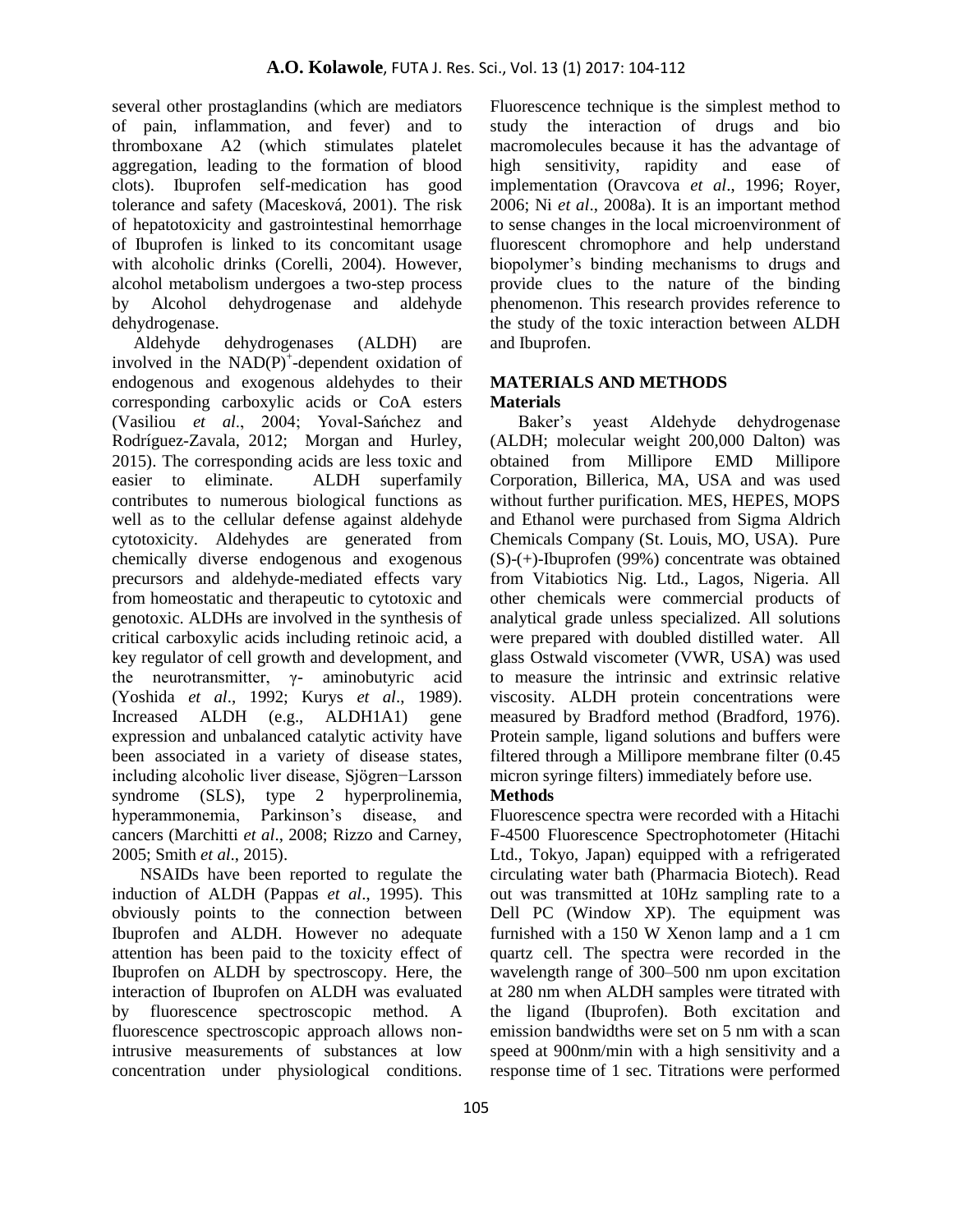manually by using trace syringes. A 2.0 ml solution containing an appropriate concentration of ALDH (0.250 µM) in 25 mM MOPS pH 7.0 containing 0.1M NaCl was titrated manually by successive additions of stock solution of Ibuprofen to final concentration of 125 µM. The presence of this volume of ethanol in the assay mixtures had no effect on the fluorescence measurements. Also, respective blanks of the buffer were used for the correction of all fluorescence spectra. The Ibuprofen quenching effect on ALDH was investigated at its maximum emission range (340– 350 nm). The experiments were repeated and found to be reproducible within the limits of experimental errors. The maximum emission intensities were used to calculate binding constants, occupation of binding sites and thermodynamic parameters. All UV-Vis absorbance spectral determinations were performed on a Shimadzu double beam UV-Visible spectrophotometer (UV-1800) equipped with a Pharmacia refrigerating circulator for temperature control (25  $\pm$  0.1<sup>o</sup>C) unless otherwise stated. The pH was recorded using an Adwa AD1030 pH-meter (ADWA Instruments Inc., Romania). MES and HEPES were used to prepare buffers at pH 5.0 and 9.0, respectively.

# **Statistical Analysis**

All statistical and graphical analyses for ALDH-Ibuprofen quenching mechanism were performed using KaleidaGraph 4.5 software (Synergy software, Reading, PA, USA) for Macintosh Computer.

# **RESULTS AND DISCUSSION**

The change in the intrinsic fluorescence of ALDH measured as a function of Ibuprofen concentration (0-125µM) at 298K and pH 7.0 after excitation at 280 nm is shown in Fig 2. ALDH was partially quenched. The change in maximum fluorescence ( $\Delta$ Fmax) of ALDH was 14% by addition up to 125µM of Ibuprofen. This is at the molar ratio up to 500. The natural fluorescence emission spectrum of ALDH displays a single peak with a maximum at 340 nm. Apparently, there was neither distinct blue shift nor red shift of ALDH fluorescence emission wavelengths as Ibuprofen interacted with the protein at high concentration. This suggests that the complex of Ibuprofen–ALDH did not alter the hydrodynamic

volume of ALDH. With this, structurally, Ibuprofen might not be probing enough to alter structural integrity of ALDH. Emission spectrum is a function of the kind and structure of the ligand, and microenvironment of fluorescence chromophores (Sprakel *et al*., 2006).

Surprisingly, the data obtained from the change in fluorescence  $(\Delta F)$  of ALDH due to interaction with increasing concentration of Ibuprofen showed hyperbolic kinetics following



**Fig 2: The effect of increasing concentration of Ibuprofen** (0-125 µM) on the intrinsic fluorescence of ALDH. The initial concentration of ALDH was 0.250 µM. The fluorescence intensity was partially quenched at pH 7.0 and 25 $\degree$ C. The  $\lambda$ ex = 280 nm.

the Michaelis-Menten kinetic model (Fig 3). This showed saturating Ibuprofen quenching instead of non-saturating. There was non-dependent quenching co-operativity. All kinetic data were calculated in saturating condition. The hyperbolic quenching kinetics was not altered by change in pH and temperature.

 Based on the partial quenching of ALDH by Ibuprofen, the relationship was treated as equilibrium of Enzyme-Inhibitor (EI) complex using previous assumption (Daba *et al*, 2013; Ohnishi *et al*, 1977).

$$
EI \leftrightarrow E + I \tag{1}
$$

Where, EI, E and I are enzyme-inhibitor complex, enzyme and Inhibitor, respectively. In the condition of 0.250 µM of ALDH compared to 125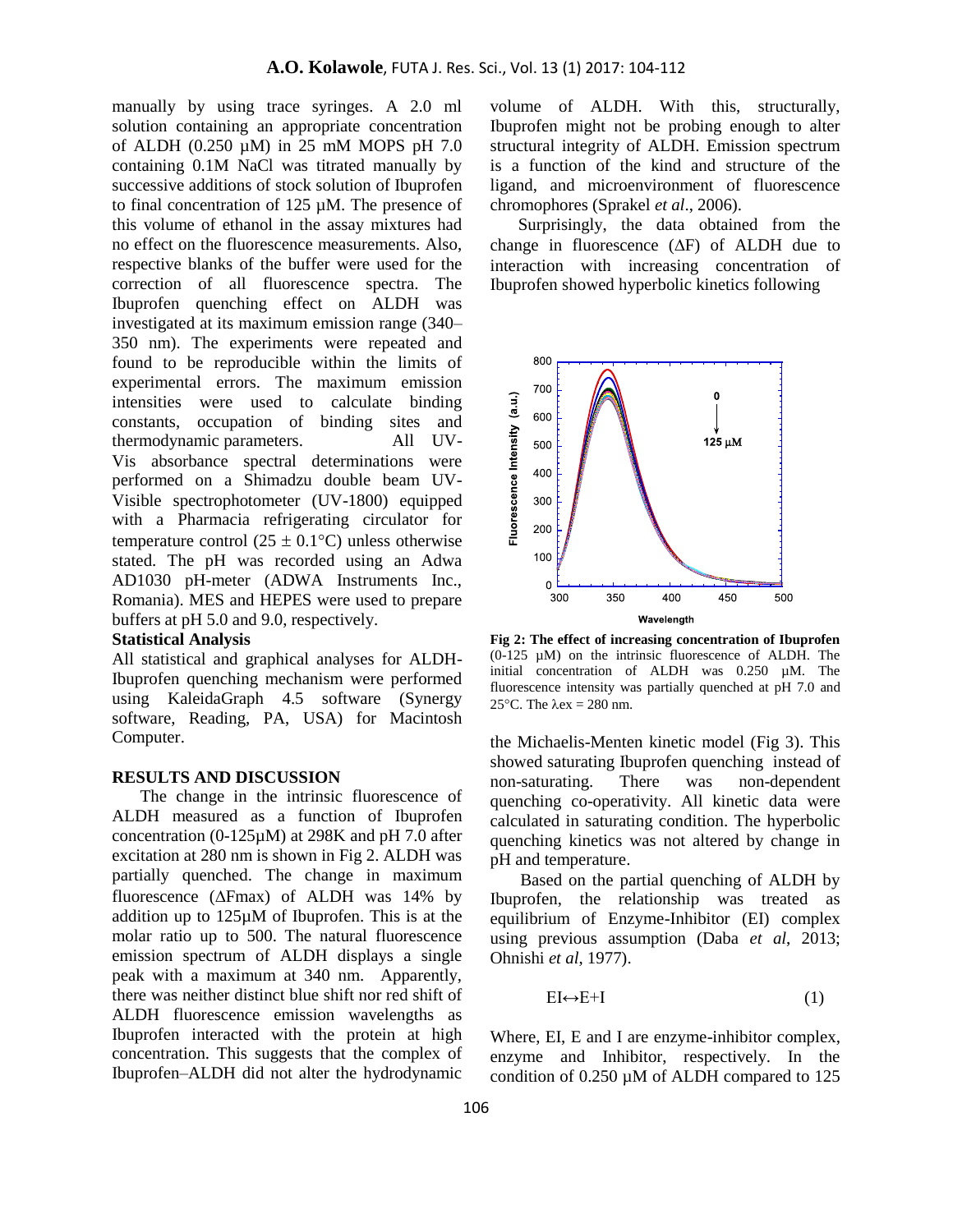µM of Ibuprofen, E (ALDH) was considered negligible. It can be written as

$$
[EI] = [E]_t [I] / (K_d + [I])
$$
 (2)

where  $K_d$  is the dissociation constant of the EI  $complex$  and  $[E]_t$ , is the total enzyme concentration. By considering that  $\Delta F$  is proportional to [EI] (Ohnishi *et al.*, 1977). The equation (2) was linearized to:

$$
[I] / \Delta F = (Kd / \Delta F_{max}) + ([I] / \Delta F_{max}) \quad (3)
$$

Where,  $\Delta F_{\text{max}}$  is the maximum decrease in fluorescence observed when the enzyme is saturated by Ibuprofen. The validity of equation (2) is confirmed by the linearity of the Hanes-Woolf plot  $(II/\Delta F$  vs.  $II$  plot. The result is presented in Fig 4. The Hanes-Woolf plot for Ibuprofen concentration range  $(0-125\mu)$  M) gave a  $K_d$  of 22  $\mu$ M at pH 7.0 and 25<sup>o</sup>C. The pattern of linearity and the statistical value of standard deviation (S.D.) of the  $K_d$  (Daba *et al.*, 2013) clearly showed that Ibuprofen has one binding mode to ALDH.

The determination of Inhibition constant  $(K_i)$ was performed using the Cheng- Prus of f's equation (Cheng and Prusoff, 1973):

$$
K_i = \frac{IC_{50}}{1 + ([L]/K_d)}
$$
 (4)

Where:  $K_i$  is the inhibition constant,  $IC_{50}$  is the concentration that inhibits 50% of the enzyme, L is the free Inhibitor,  $K_d$  is the dissociation constant. The  $K_i$  value was 5.84  $\mu$ M (Table 1)

#### **Temperature Dependence of**  $K_d$

The respective  $K_d$  values of the ALDH-Ibuprofen at the same concentrations range (0-125  $\mu$ M) were estimated from the Hanes-Woolf plots at 20 $\degree$ C, 25 $\degree$ C, 30 $\degree$ C and 35 $\degree$ C. The  $K_d$  values of ALDH-Ibuprofen dissociations increased slightly with increasing temperatures. The thermodynamic parameters were calculated from Van't Hoff equation (Daba *et al.*, 2013).

#### **Temperature Dependence of**  $K_d$

The respective  $K_d$  values of the ALDH-Ibuprofen at the same concentrations range (0-125  $\mu$ M) were estimated from the Hanes-Woolf plots at  $20^{\circ}$ C,  $25^{\circ}$ C,  $30^{\circ}$ C and  $35^{\circ}$ C. The  $K_d$  values of ALDH-Ibuprofen dissociations increased slightly with increasing temperatures. The thermodynamic parameters were calculated from Van't Hoff equation (Daba *et al.*, 2013).

$$
\ln K_{d} = \frac{\Delta H}{RT} - \frac{\Delta S}{R}
$$
 (5)

Here,  $K_d$  is the effective dissociation constant at the corresponding temperature and R (8.314 J.mol- ${}^{1}K^{-1}$ ) is the universal gas constant. The enthalpy change ∆H and entropy change ∆S were obtained from the slope and intercept of the fitting curve of  $ln K_d$  versus 1/T, respectively. The free energy change was obtained from the following relationship

$$
\Delta G = \Delta H - T\Delta S = -RT \ln K_d \tag{6}
$$



Fig 3: The change in the fluorescence intensity  $(\Delta F)$  with increasing concentrations of Ibuprofen. The fluorescence data was collected at pH 7.0 and 25 $^{\circ}$ C. The  $\lambda$ ex = 280 nm while  $\lambda$ em = 340 nm.

Here, there was a good linear relationship between  $ln K_d$  and reciprocal absolute temperature,  $1/T$  (Fig. 5). The thermodynamic values ( $\Delta H$  and  $\Delta S$ ) were obtained from the slopes and the ordinates at the origin of the fitted lines. The linear plots of ln Kd versus 1/T (see eqn 5) produced positive values for  $\Delta H$  (21.32 kJ mol−1) and negative  $\Delta S$  (-17.33 J mol−1 K−1) at pH 7.0. Also, positive  $\Delta G$  value,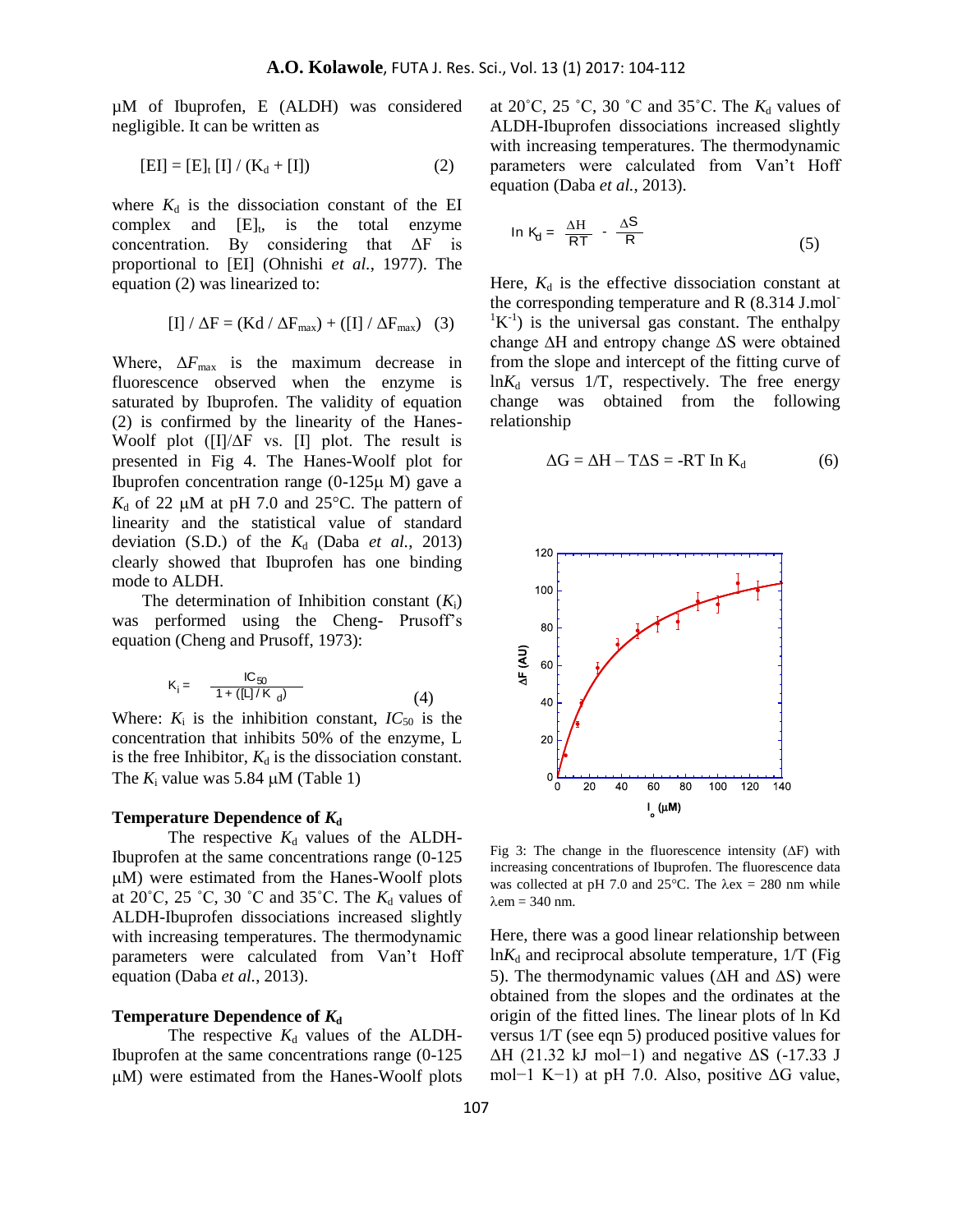26.48 kJ mol<sup>-1</sup> was obtained from eqn. (6) (Table 2). The positive values of  $\Delta G$  and  $\overline{\Delta H}$  mean that the dissociation process of Ibuprofen-ALDH complex is non-spontaneous and is endothermic (Table 2). However, it is entropic driven. The result shown from the effect of pH on the thermodynamic parameter clearly showed that optimum condition (pH 9) of ALDH dictates the dissociation of Ibuprofen-ALDH complex not the pI of Ibuprofen (Table 2).



**Fig 4: The Hanes-Woolf plots of Ibuprofen** quenching the fluorescence of ALDH at pH 7.0 and 25 $\Box$ C at  $\lambda_{ex} = 280$  nm. The x-intercepts of the linear equations give  $-K_d$  values in this study.



**Fig 5: Van't Hoff plots of Ibuprofen** quenching on the dissociation constants the fluorescence of ALDH with increasing temperature at pH 7.0 at  $\lambda$ ex = 280 nm. The standard enthalpy changes  $(ΔH)$  of ALDH binding Ibuprofen was obtained from the slope of the linear equations.

## **Temperature Dependence of Association constant**

Quenching of intrinsic fluorescence by various ligands is often used to assess the binding parameters (Ni *et al*., 2008b). The binding constant,  $K_a$ , and the number of binding sites, n, of Ibuprofen for ALDH, were calculated using the following equation, the Scatchard equation:

$$
\log \left( \frac{F_o - F}{F} \right) = \log K_a + n \log[Q] \tag{7}
$$

ALDH. There are essentially four types of non-Where,  $F_0$  and F are the fluorescence intensities in the absence and presence of quencher (Q), respectively. *K*a and n can then be readily obtained from the slope and the intercept, respectively (Fig. 4). The binding constant  $K_a$  between Ibuprofen and ALDH was >1.0 X  $10^2$  L mol<sup>-1</sup>, representing a low ligand–protein interaction (Table 3). Furthermore, there was one available binding site for Ibuprofen in a tetrameric nature of ALDH. This is in agreement with the dissociation constant data analysis. Importantly, it was found that the value of *K*<sup>a</sup> increased as the temperature increased. The formation of Ibuprofen-ALDH complex is exothermic (-28.48 kJ mol<sup>-1</sup>) and entropic driven  $(-130.95$  Jmol<sup>-1</sup> K<sup>-1</sup>). The enthalpic contribution was too low for covalent bond formation  $(200-400 \text{ kJ mol}^{-1})$ . This ruled out the possibility of Ibuprofen forming covalent bonding with covalent interactions that play a key role in binding ligands to proteins. These are hydrogen bonds, Van der Waals forces, electrostatic and hydrophobic bonds interactions (Li *et al.*, 2007; Shohrati *et al.*, 2007). The signs and magnitude of thermodynamic parameters, enthalpy change  $(\Delta H)$ and entropy change  $(\Delta S)$  for protein reactions are the main evidence for confirming the binding force. Ross and Subramanian (1981) characterized this sign and magnitude of the thermodynamic parameter associated with various individual kinds of interaction that may take place in protein association process as thus: (a)  $\Delta H > 0$  and  $\Delta S > 0$ , hydrophobic force; (b)  $\Delta H < 0$  and  $\Delta S < 0$ , Van der Waals force and hydrogen bond; (c)  $\Delta H < 0$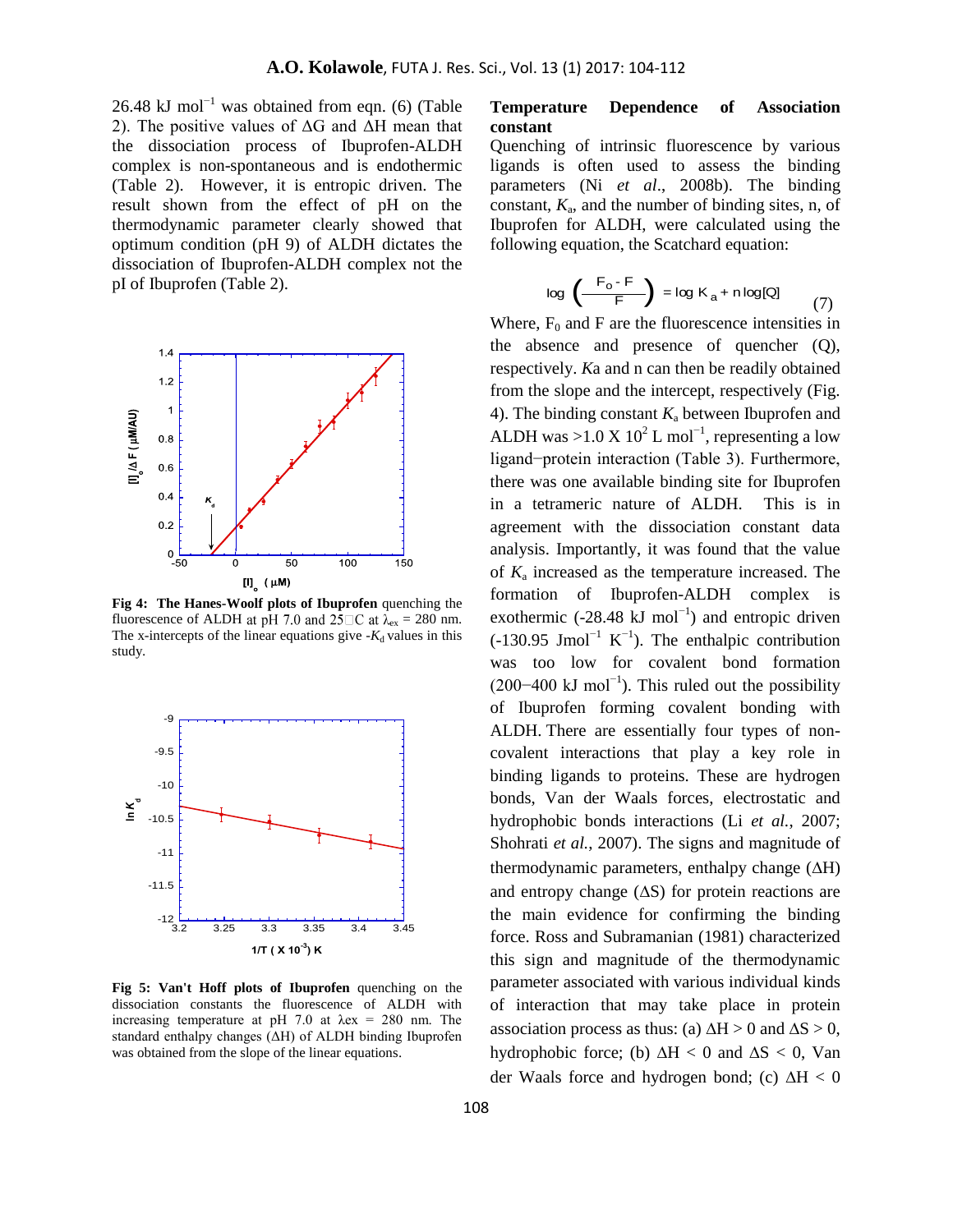and  $\Delta S > 0$ , electrostatic interactions. The interaction between ALDH and Ibuprofen is Van der Waals force and Hydrogen bond.

The equilibrium binding constant between  $K_d$  and  $K_a$  could create sufficient balance sheet for Ibuprofen to be carried by ALDH prior to intoxication, therapeutic and/or detoxification

**Table 1: Effect of pH and temperature on Dissociation constant and Inhibition constants of Aldehyde dehydrogenase – Ibuprofen system**

|                    | pH 5.0         |             | pH 7.0       |             | $pH$ 9.0     |             |
|--------------------|----------------|-------------|--------------|-------------|--------------|-------------|
| <b>Temperature</b> | $K_{\rm d}$    | $K_{\rm i}$ | $K_{\rm d}$  | $K_{\rm i}$ | $K_{\rm d}$  | $K_{\rm i}$ |
| (K)                | [µ $M$ ]<br>иM |             | $\mu$ M      | $\mu$ M     | иM           | $\mu$ M     |
| 293                | $23 \pm 4.4$   | 6.99        | $20 \pm 3.4$ | 4.97        | $19 \pm 5.7$ | 5.01        |
| 298                | $26 \pm 6.7$   | 8.09        | $22 \pm 2.7$ | 5.84        | $22 + 44$    | 6.59        |
| 303                | $29 \pm 5.9$   | 10.36       | $27 + 4.1$   | 7.28        | $25 \pm 6.4$ | 7.67        |
| 308                | $34 \pm 7.2$   | 12.83       | $30 \pm 3.9$ | 8.52        | $27 \pm 5.8$ | 7.99        |

**Table 2: The pH-dependence on the relative thermodynamic parameters of the dissociation Aldehyde dehydrogenase – Ibuprofen system**

|                          | pH 5.0                          |                                  |                                  | pH 7.4       |               |                                  | pH 9.0                                                                                                                 |                         |                                  |
|--------------------------|---------------------------------|----------------------------------|----------------------------------|--------------|---------------|----------------------------------|------------------------------------------------------------------------------------------------------------------------|-------------------------|----------------------------------|
| T<br>(K)                 | $\Lambda H^0$<br>$(kJmol^{-1})$ | $\wedge$ S $^0$<br>$(Jmol^{-1})$ | $\Delta G^0$                     | $\Delta H^0$ | $\Lambda S^0$ | $\Lambda$ G <sup>0</sup>         | $\Delta H^0$<br>$(kJmol^{-1})$ $(kJmol^{-1})$ $(Jmol^{-1})$ $(kJmol^{-1})$ $(kJmol^{-1})$ $(Jmol^{-1})$ $(kJmol^{-1})$ | $\wedge$ S <sup>0</sup> | $\Delta G^0$                     |
| 293<br>298<br>303<br>308 | 19.21                           | $-23.29$                         | 26.03<br>26.15<br>26.27<br>26.38 | 21.32        | $-17.33$      | 26.39<br>26.48<br>26.57<br>26.65 | 17.77                                                                                                                  | $-29.62$                | 26.45<br>26.60<br>26.74<br>26.89 |

**Table 3: The pH-dependence on the relative thermodynamic parameters of the Association of Aldehyde dehydrogenase – Ibuprofen system**

|                          | pH 5.0                          |                                |                                  | pH 7.4       |               |                                 | pH 9.0                                                                                                                 |               |                               |
|--------------------------|---------------------------------|--------------------------------|----------------------------------|--------------|---------------|---------------------------------|------------------------------------------------------------------------------------------------------------------------|---------------|-------------------------------|
| T<br>(K)                 | $\Lambda H^0$<br>$(kJmol^{-1})$ | $\Lambda S^0$<br>$(Jmol^{-1})$ | $\Lambda$ G <sup>0</sup>         | $\Delta H^0$ | $\Lambda S^0$ | $\Delta G^0$                    | $\Delta H^0$<br>$(kJmol^{-1})$ $(kJmol^{-1})$ $(Jmol^{-1})$ $(kJmol^{-1})$ $(kJmol^{-1})$ $(Jmol^{-1})$ $(kJmol^{-1})$ | $\Lambda S^0$ | $\Delta G^0$                  |
| 293<br>298<br>303<br>308 | $-28.36$                        | $-104.51$                      | 10.27<br>10.79<br>11.31<br>11.83 | $-28.48$     | $-130.95$     | 9.89<br>10.54<br>11.20<br>11.85 | $-24.78$                                                                                                               | $-113.55$     | 8.49<br>9.06<br>9.63<br>10.20 |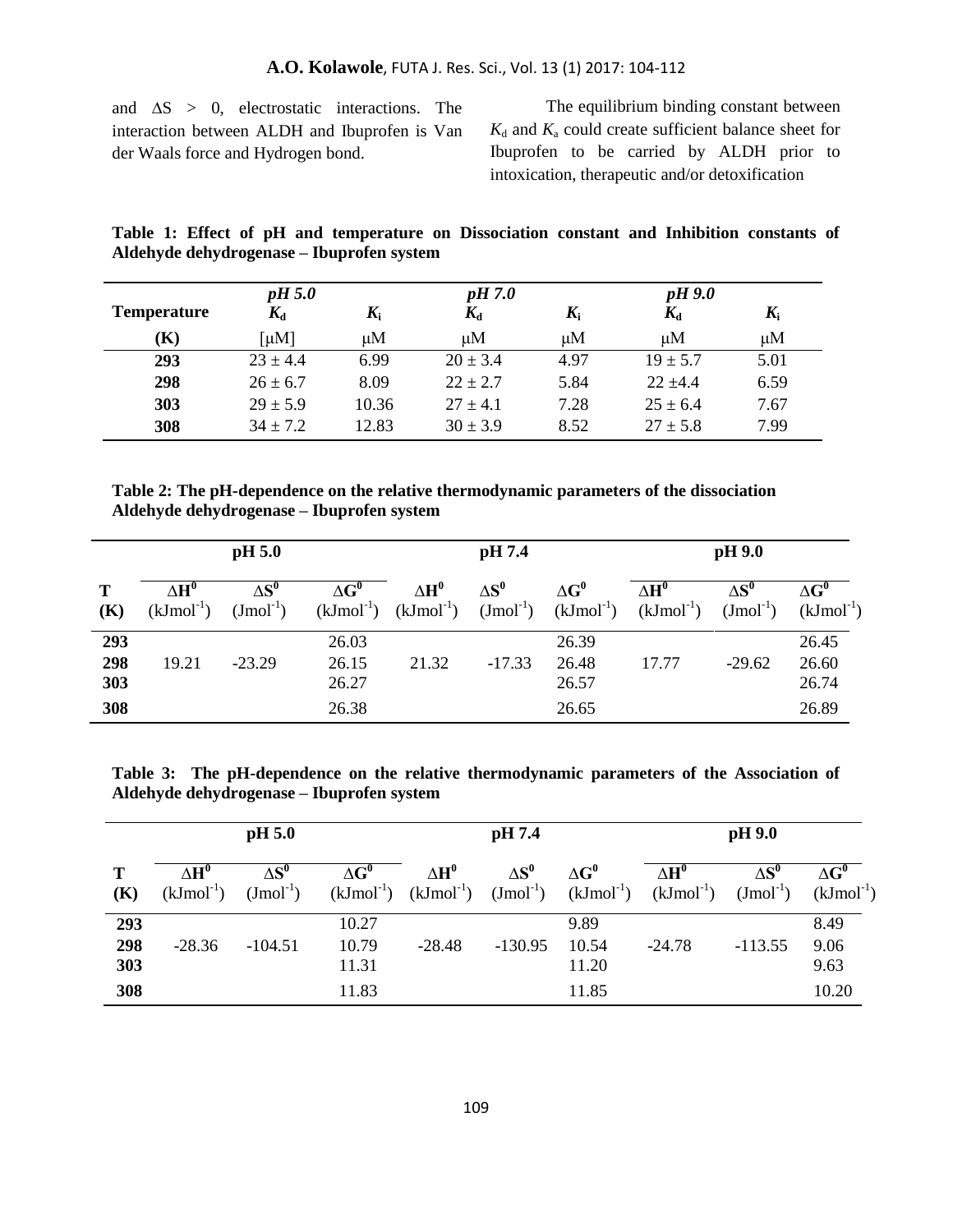

Fig 6: Van't Hoff plots for the interaction between Ibuprofen bound to ALDH. The temperatures used were between temperatures of 20 °C, 25 °C, 30 °C and 35 °C.

### **Effect of pH**

ALDH must acquire a unique conformation in order to be functionally effective. This is crucial for enzyme catalysis. pH change tends to alter the ionization of the ligand functional groups, the polarity of the solvent environment and conformation of enzyme and hence could affect the association constant of ligand binding (Daba *et al.*, 2013). This we assumed will consequently affect the energetics of binding. The influence of acidic pH (5.0) and alkaline pH (9.0) on the interaction between Ibuprofen and ALDH was explored. The result is shown in Table 3. The stoichiometric of binding was not altered. The bonding was non-spontaneous at pH 9.0 which is the optimum pH of ALDH and essentially the bonding did not change. The bonding did not change as at pH of 5.0 The net free energy change at this pH was remarkable. However it was more favourable at alkaline pH of 9.0 compared to pHs 5.0 and 7.4. The reason for this is not immediately clear but pH 5.0 is outside the ALDH enthalpy of ionization and its optimum pH. The lowering the pH to 5 from physiological pH 7.4 increases the rate of agonist-induced conformational change is consistent with the hypothesis that acidification, and thus presumably protonation of one or more amino acids. This might lessen the responsiveness

binding stoichiometric between ALDHof ALDH for Ibuprofen and thus perhaps reflecting the lower stability of the ALDH. The acetaminophen was not affected by the change in pH either to 5 or 9.

### **CONCLUSION**

Studies on ALDH fluorescence quenching by Ibuprofen have been presented. The results show that Ibuprofen is not a strong quencher of ALDH intrinsic fluorescence. The association/dissociation of Ibuprofen-ALDH was sensitive to pH and temperature but not affected by concentration of Ibuprofen. The bonding is predominantly Van der Waals and hydrogen bond. These changes could indicate that the biological activity of ALDH would be slightly weakened by the presence of the drug.

### **REFERENCES**

- **Beaver, W.T.** (2003) Review of the analgesic efficacy of ibuprofen. International Journal of Clinical Practice Supplement 135:13-17.
- **Bradford, M.M. (1976).** A rapid and sensitive method for the quantitation of microgram quantities of protein utilizing the principle of protein–dye binding. Analytical Biochemistry 72: 248–254.
- **Bushra, R. and Aslam, N.** (2010). An Overview of Clinical Pharmacology of Ibuprofen. Oman Medical Journal 25 (3): 155-161.
- **Corelli, R.** (2004). Therapeutic and toxicity potential of over- the-counter agents. In: Katzung BG editor. Basic and clinical pharmacology 9th ed. McGraw Hill Boston, 1068pp
- **Chen, H., Jacobs, E., Schwarzschild, M.A., McCullough, M.L., Calle, E.E., Thun, M.J., et al.** (2005). Nonsteroidal anti-inflammatory drug use and the risk for Parkinson's disease. Annals of Neurology 58(6): 963 - 967.
- **Cheng, Y.C. and Prusoff, W.H.** (1973). Relationship between the inhibition constant (*K*i) and the concentration of inhibitor which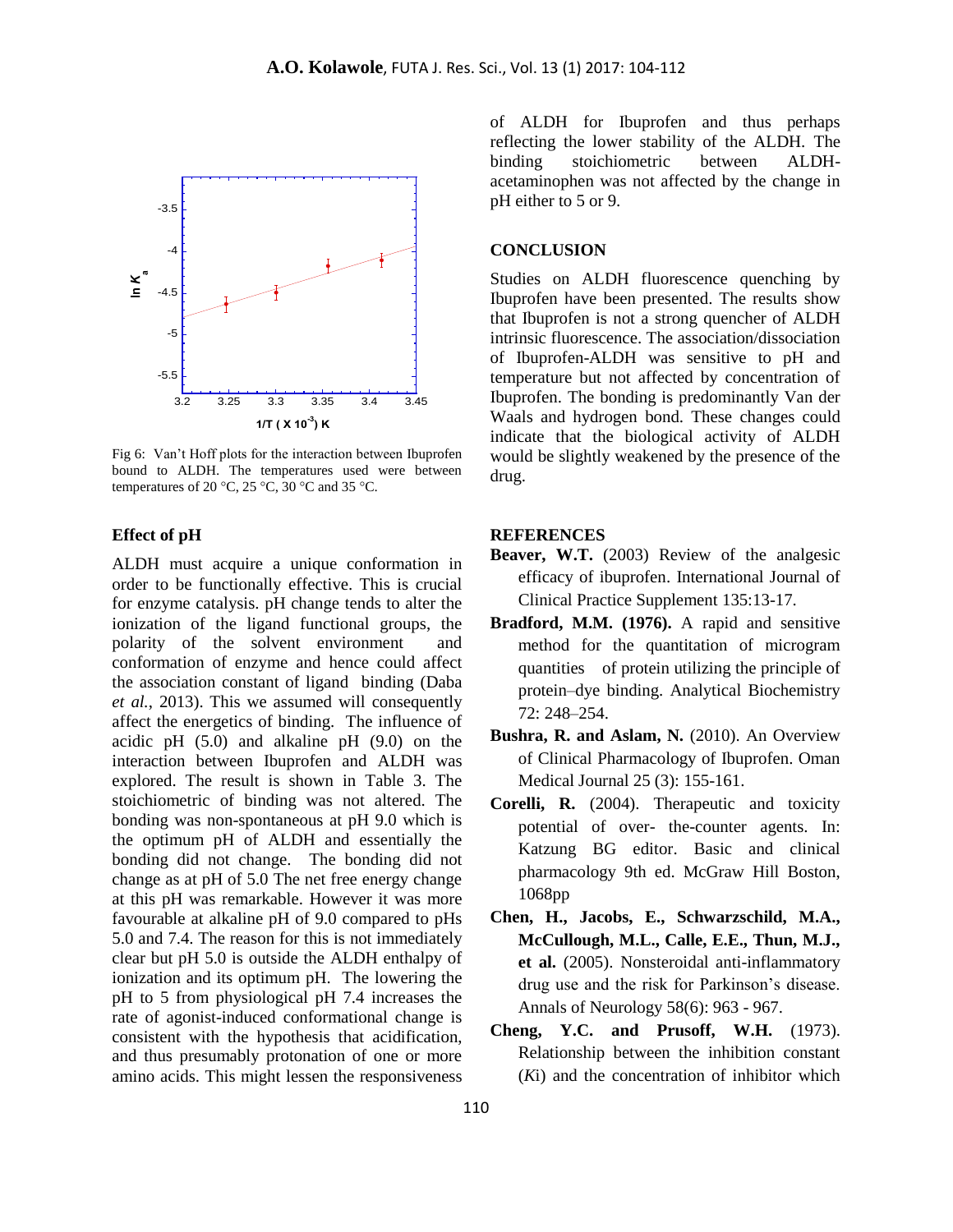causes 50 percent inhibition  $(IC_{50})$  of an enzyme reaction. Biochemical Pharmacology 22: 3099-3108.

- **Daba, T., Kojima, K. and Inouye, K.** (2013). Interaction of wheat β-amylase with maltose and glucose as examined by fluorescence. Journal of Biochemistry 154(1): 85-92.
- **Hamoya, T., Fujii, G., Miyamoto, S., Takahashi, M., Totsuka, Y., Wakabayashi, K., Toshima, J. and Mutoh, M.** (2016). Effects of NSAIDs on the risk factors of colorectal cancer: a mini review. Genes and Environment 38: 6-13.
- **Herzfeld, C.D. and Kummel, R.** (1983). Dissociation constant, solubilities and dissolution rate of some selective nonsteroidal anti-inflammatory drugs. Drug Development and Industrial Pharmacy 9(5): 767-793.
- **Kurys G, Ambroziak W, Pietruszko R.** (1989). Human aldehyde dehydrogenase. Purification and characterization of a third isozyme with low K<sub>m</sub> for gamma-aminobutyraldehyde. Journal of Biological Chemistry 264: 4715 - 4721.
- **Koppaka, V., Thompson, D.C., Chen, Y., Ellermann, M., Nicolaou, K.C., Juvonen, R.O., Petersen, D., Deitrich, R.A., Hurley, T.D. and Vasiliou, V.** (2012). Aldehyde dehydrogenase inhibitors: a comprehensive review of the pharmacology, mechanism of action, substrate specificity, and clinical application. Pharmacology Review 64, 5 20 - 539.
- **Li, J., Li, N., Wu, Q., Wang, Z., Ma, J., Wang, C. and Zhang, L.** (2007). Study on the interaction between clozapine and bovine serum albumin. Journal of Molecular Structure 833: 184-188
- **Macesková B.** (2001). Use of over-the-counter drugs containing ibuprofen in self-medication. Ceska Slov Farm 50(3): 131-134.

**Marchitti, S.A., Brocker, C., Stagos, D. and** 

**Vasiliou, V.** (2008). Non-P450 aldehyde oxidizing enzymes: the aldehyde dehydrogenase superfamily. Expert Opinion in Drug Metabolism and Toxicolology 4: 697−7 0.

- **Morgan, C.A. and Hurley, T.D.** (2015). Characterization of Two Distinct Structural Classes of Selective Aldehyde Dehydrogenase 1A1 Inhibitors. Journal of Medicinal Chemistry 58: 1964–1975.
- **Ni, Y., Su, S. and Kokot, S.** (2008a). Small molecules-biopolymer interaction: Ultravioletvisible and fluorescence spectroscopy and chemometrics. Analytica Chimica Acta 62B: 49-56.
- **Ni, Y., Su, S. and Kokot, S.** (2008b). Fluorescence spectrometric study on the interactions of Isoprocarb and sodium 2 isopropylphenate with bovine serum albumin. Talanta 76: 513–521.
- **Smith, C., Gasparetto, M., Jordan, C., Pollyea, D.A. and Vasiliou, V.** (2015). The effects of alcohol and aldehyde dehydrogenases on disorders of hematopoiesis. Advances in Experimental and Medical Biology 815: 349<sup>-359</sup>.
- **Ohnishi, M., Yamashita, T. and Hiromi, K.** (1977). Static and kinetic studies by fluorometry on the interaction between gluconolactone and glucoamylase from *Rh. niveus.* Journal of Biochemistry 8: 99-105.
- **Oravcova, J., Bohs, B. and Lindner, W.** (1996). Drug-protein binding studies. New trends in analytical and experimental methodology. Journal of Chromatography B 677: 1-28.
- **Pappas, P., Vasiliou, V., Karageorgou, M., Stefanou, P. and Marselos, M.** (1995). Studies on the Induction of Rat Class 3 Aldehyde Dehydrogenase: In Enzymology and Molecular Biology of Carbonyl Metabolism 5th Ed. (H. Weiner, R. S. Holmes, B Wermuth) Plenum Press, New York. pp 143- 150.